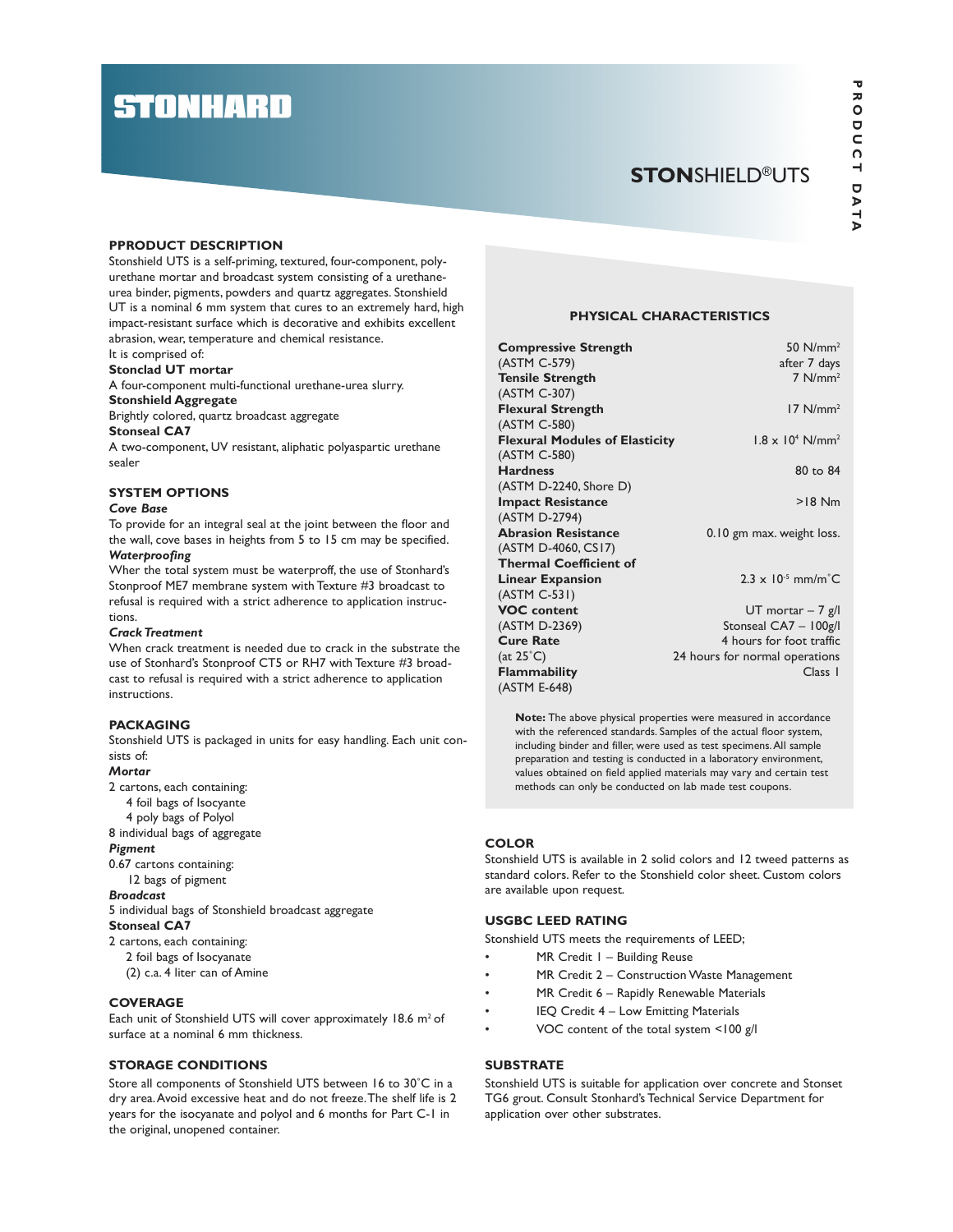#### SUBSTRATE PREPARATION

Proper preparation is critical to ensure an adequate bond and system performance. The substrate must be dry and properly prepared utilizing mechanical methods. Questions regarding substrate preparation should be directed to your local Stonhard representative or Technical Service.

#### PRIMING

No priming is necessary over concrete or Stonset TG6

#### POT LIFE

After mixing, Stonclad UT Mortar and Stonseal CA7 have a working time of approximately 20 minutes at 21˚C. The working time will vary depending upon temperature and humidity.

#### APPLYING

- DO NOT attempt to install the material if the temperature of Stonshield UTS components is not within 16 to 30˚C. The cure time and application properties of the material are severely affected.
- Stonclad UT Mortar base material is mixed just prior to use in accordance with prescribed directions. Material must be used immediately after mixing.
- A Screed Applicator is used to distribute the mixed Stonclad UT Mortar onto the floor.
- Notched finishing trowels and spiked rollers are used to smooth the surface of the material to the required thickness.
- Stonshield aggregate is broadcast into the wet mortar.
- Excess aggregate is removed and a second broadcast is applied into wet sealer.
- Allow to cure 3 to 4 hours and apply sealer coat

Note: Detailed instructions on application and installation can be found in Stonhard's Stonshield UTS Directions.

#### HIGH HUMIDITY APPLICATIONS

It is common to have installation difficulties when applying Stonseal CA7 under high humidity conditions. The working time of the Stonseal CA7 is inversely related to the relative humidity level. Under these conditions, the working time of the material is greatly reduced as the excessive moisture present in the atmosphere accelerates the cure.

To slow down the cure rate, limit the amount of moisture coming in contact with the material.

It is common practice, once materials are mixed, to pour the entire bucket onto the floor when working with epoxy and urethane. Though this is advantageous when working with epoxies and urethanes, it is detrimental when working with these polyaspartic urethanes. Increase the open time by pouring only a portion of the material onto the floor while leaving the rest in the bucket until it is ready to be applied. This limits the amount of material being exposed to the moisture in the air at one time! The cure rate of these urethane materials is not accelerated when sitting in the bucket, unlike epoxy materials. Also, NEVER mix multiple mixes at once; only mix one mix at a time!

Low humidity will affect this product in the opposite way. When the humidity is low it is not unusual for the undercoat to take more than 4 hours to cure. It may even stay slightly soft for up to 12 hours. This will not affect the overall performance of the finished system. As the material cures the physical properties will develop to their full potential.

#### **NOTES**

- Procedures for maintenance of the flooring system during operations are described in the Stonkleen Floor Cleaning Procedures Brochure.
- Specific information regarding chemical resistance is available in the Stonshield Chemical Resistance Guide. If a coating is utilized to seal the Stonshield UTS surface, please ensure that you consult the Product Data sheet for the coating for details regarding chemical resistance of the coating utilized.
- Safety Data Sheets for Stonshield UTS are available online at www.stonhard-europe.com under Products or upon request.
- A NIOSH approved air purifying respirator (APR) equipped with organic vapor/acid gas cartridges is required during application of the Stonseal CA7.
- A staff of technical service engineers is available to assist with installation or to answer questions related to Stonhard products.
- Requests for literature can be made through local sales representatives and offices, or corporate offices located worldwide.
- The appearance of all floor, wall and lining systems will change over time due to normal wear, abrasion, traffic and cleaning. Generally, high gloss coatings are subject to a reduction in gloss, while matte finish coatings can increase in gloss level under normal operating conditions.
- Surface texture of resinous flooring surfaces can change over time as a result of wear and surface contaminants. Surfaces should be cleaned regularly and deep cleaned periodically to ensure no contaminant buildup occurs. Surfaces should be periodically inspected to ensure they are performing as expected and may require traction-enhancing maintenance to ensure they continue to meet expectations for the particular area and conditions of use.